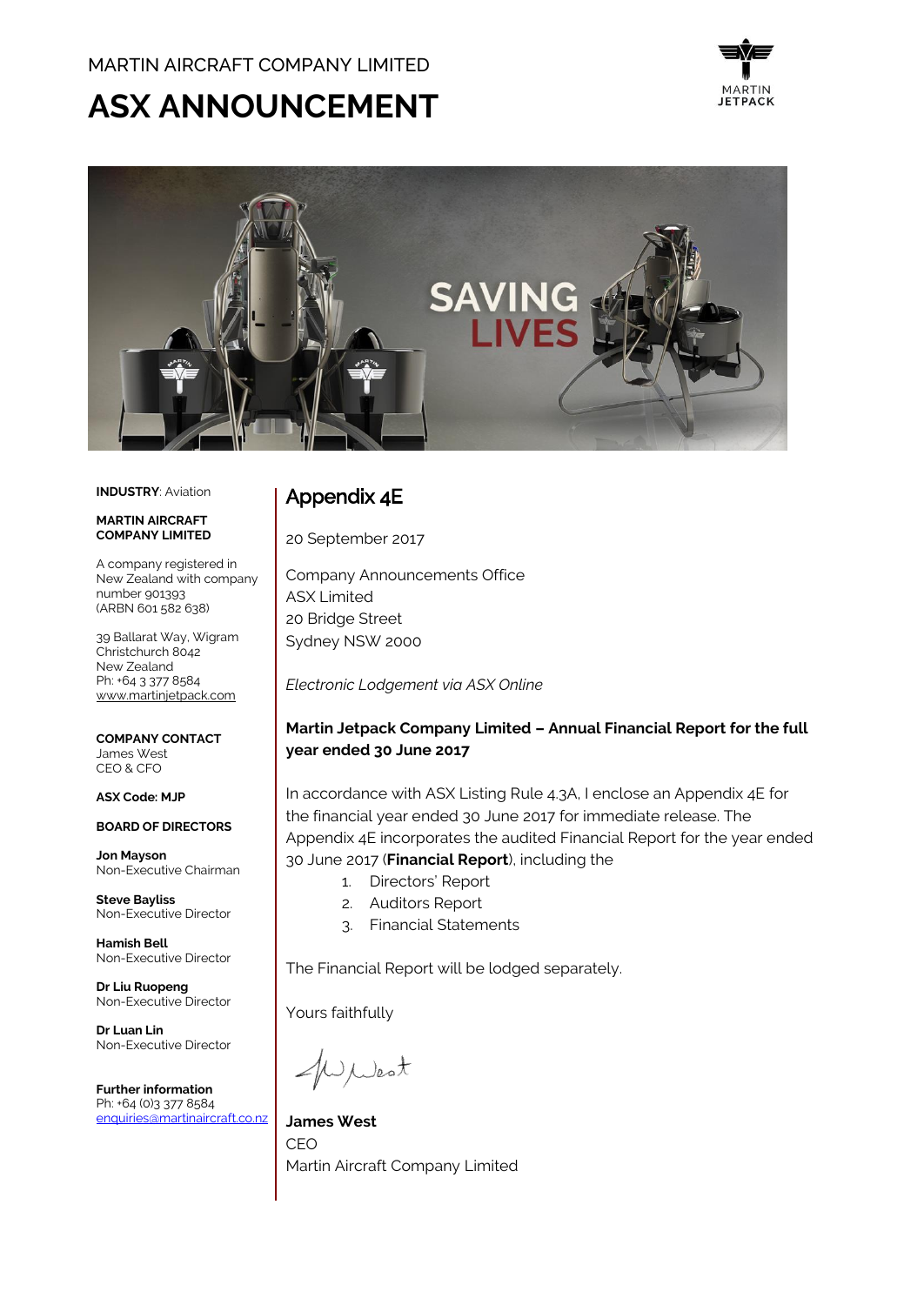# **Martin Aircraft Company Limited Appendix 4E Preliminary Final Financial Report Year ended 30 June 2017**

### **Results for announcement to the market (All comparisons to year ended 30 June 2016)**

|                                                                       | 12 months to 30<br>June<br>2017<br><b>NZ \$000</b> | Up/Down | Movement |
|-----------------------------------------------------------------------|----------------------------------------------------|---------|----------|
| Revenue from ordinary activities                                      | 13.4                                               | Down    | 72.9%    |
| Net profit/(loss) after tax for the period attributable<br>to members | (24, 405.3)                                        | Down    | 408.7%   |
| Basic earnings per share (cents)                                      | (6.1)                                              | Down    | 303.3%   |
| Diluted earnings per share (cents)                                    | (6.1)                                              | Down    | 303.3%   |
| Net tangible asset backing (cents per share)                          | 2.7                                                | Down    | 55.0%    |

### **Dividends**

Nil

|                                                      | 30 June 2017 | 30 June 2016 |  |
|------------------------------------------------------|--------------|--------------|--|
| Net tangible asset per security (cents per security) |              |              |  |

### **IMPORTANT NOTE**

On 20 September 2017 to ensure the ongoing operation of the company and product commercialisation, Martin Aircraft's majority shareholder KuangChi Science Limited have provided a HK \$57.28 million loan funding facility to enable the business to be funded over the next 12 months. The financial statements have been prepared using the going concern assumption based on the loan and other factors. Refer to the attached Financial Statements Note 2(a)(i) for detailed explanation.

The net profit/loss after tax includes a one-off non-cash \$17.6 million impairment of intangible assets. The recoverable amount of the intangible assets was determined with reference to future cash flows, which are based on subjective and highly sensitive assumptions. The Directors have used their judgement to fully impair the development asset and patents associated with the development asset at balance date.